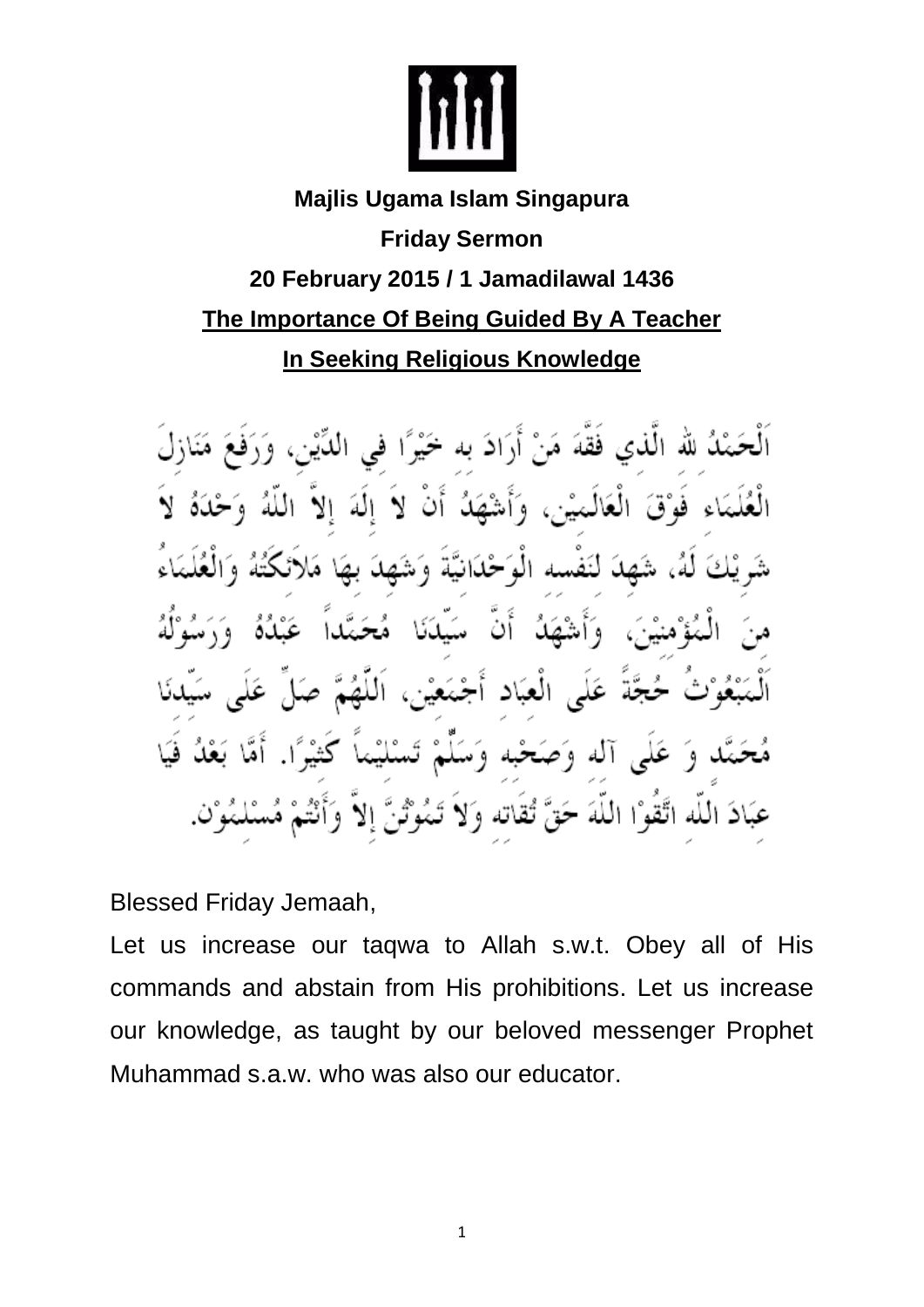Beloved Jemaah,

For the past two weeks, we have been reminded of the importance to seek both knowledge of the temporal world and the religious knowledge, to bring ourselves closer to Allah s.w.t. We have also been reminded of the importance to carry out good deeds and to attain a balanced frame of thought, as well as not to be fanatic (taassub) to a certain way of teaching. This is to ensure that the knowledge we gain will benefit us in this world and the hereafter insyaAllah.

Besides that, we should also ask ourselves some important questions. How we can ensure that the knowledge that we have gained is *sahih* or authentic? And what are the characteristics of a good teacher or "guide" in educating and presenting Islamic knowledge?

## Friday Jemaah,

Acquiring true, authentic Islamic knowledge requires a qualified teacher. The necessity of an educator and the educator's role to guide a person on the path to attain Allah's pleasure is pivotal. Hence, although Prophet Muhammad s.a.w. was given the title "the educator of all educators", Allah still sent the angel Jibril a.s. to teach the Prophet about Islam.

Besides sending revelation and reading the Quran (tadarrus) with Rasulullah s.a.w. during Ramadan, Jibril a.s. also came to the Prophet s.a.w. when he was with several of his companions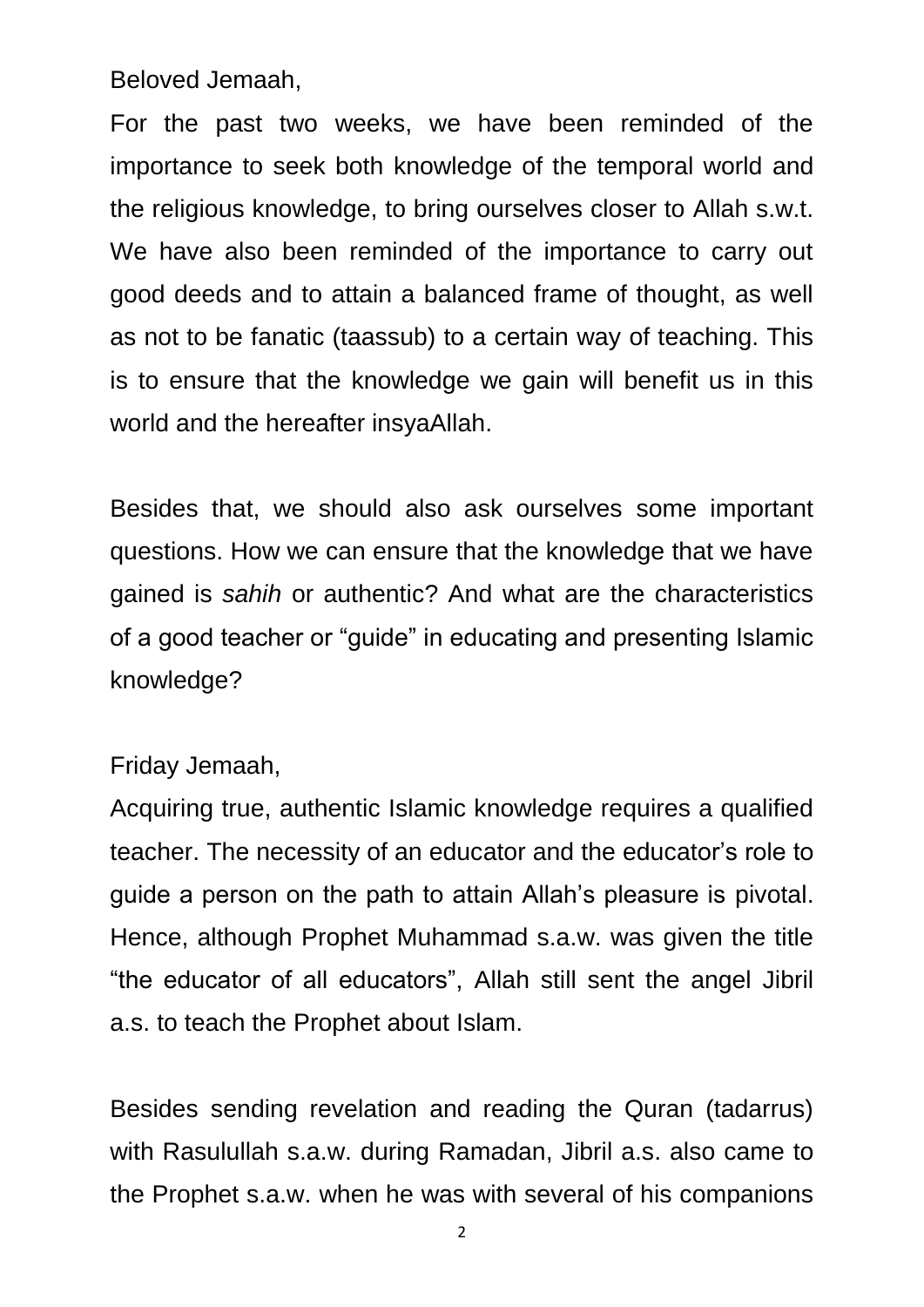(sahabah). In a well-known hadith, Jibril a.s. came in the form of a man who was fair, clean with black hair. He sat close to the Prophet s.a.w. and asked him on several matters including the meaning of Islam, Iman, Ihsan and the Day of Judgement as well as its signs. After Rasulullah s.a.w. answered, the man confirmed his answers and then went away. It was then that Rasulullah s.a.w. told his companions: "*That's Jibril; he came to you to teach you about the religion*". [Hadith reported by Imam Muslim]

This narration, among others, aims to teach us the importance of having a teacher to seek and understand religious knowledge. It is a sunnah and tradition of Islamic knowledge.

## Jemaah,

Today, with the ease of accessing knowledge through various platforms including the Internet, we may feel that we can simply acquire religious knowledge solely via the Internet and our smart gadgets such as phones, tablets and so on.

However, with easier dissemination of information, the role of an educator, guide or teacher becomes all the more pertinent. Every individual needs to verify with a teacher or an *alim* (learned person) that the religious information they have obtained, or read about, is accurate and true. Any information received must be corroborated – the authentic (*sahih*) information must be filtered from the inaccurate or false

3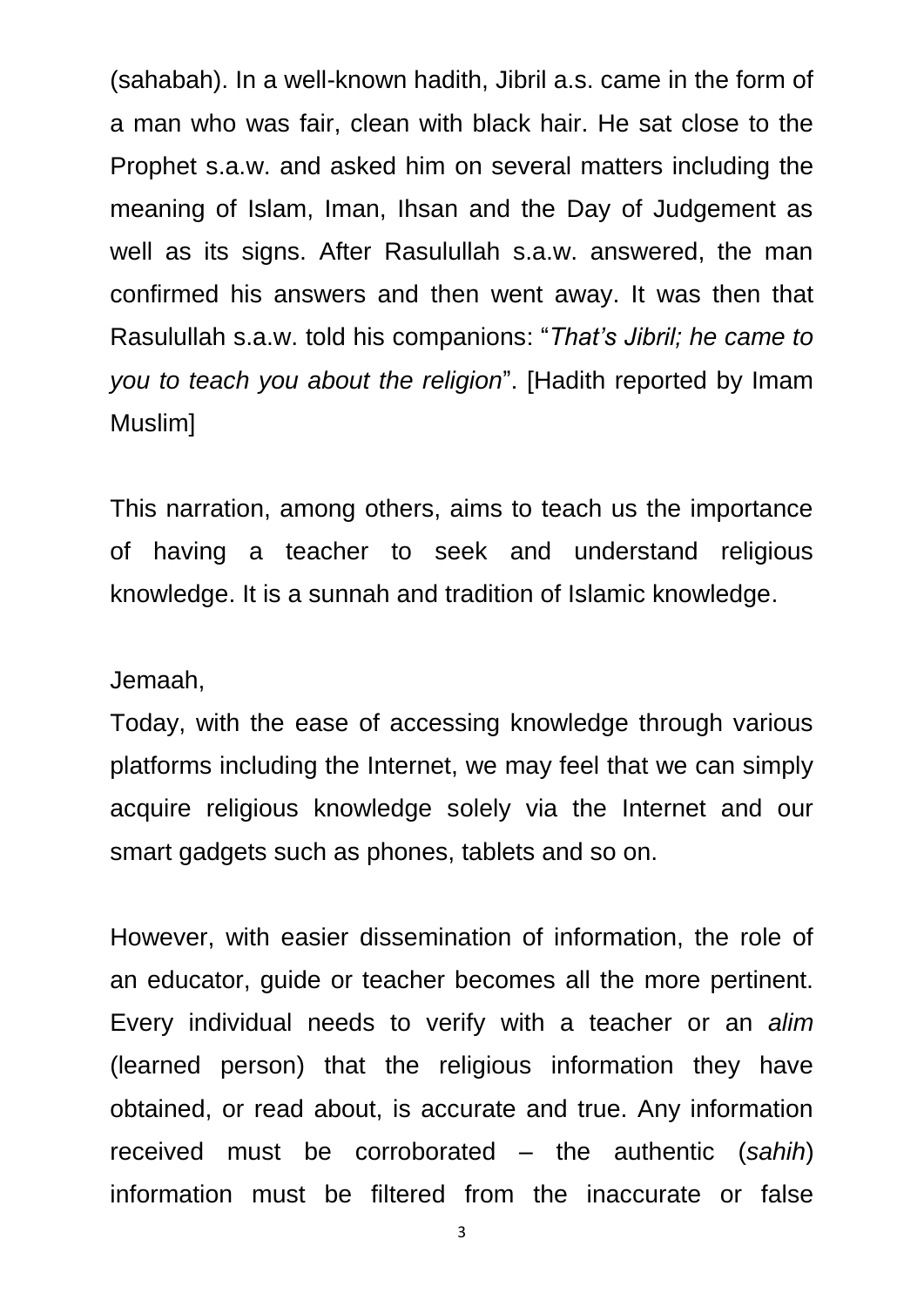information; and this applies to the misleading interpretations and false hadith as well. These efforts are challenging, but are very much needed to ensure that we, as well as our families, are rightly guided on the righteous path. It is feared that if a person rushes to uphold a practice based on information that he or she has obtained, without verifying with a learned religious teacher, then the person may be led astray. Allah s.w.t. says in surah Al-Anbiya' verse 7, regarding the role of an *alim*:

Which means: *"And We sent not before you, [O Muhammad], except men to whom We revealed [the message], so ask the people of the message if you do not know.*"

In a hadith reported by Imam At-Tirmidzi, Nabi s.a.w. said:

Which means: *"The scholars (ulama) are the inheritors of the Prophets, for the Prophets do not leave behind dinar or dirham for inheritance, but rather, they leave behind knowledge. And he who acquires it, has in fact acquired an abundant portion."*

One also needs to ensure that they seek knowledge, and learn from many different teachers and scholars, and not just one teacher. This will expose us to the different understandings and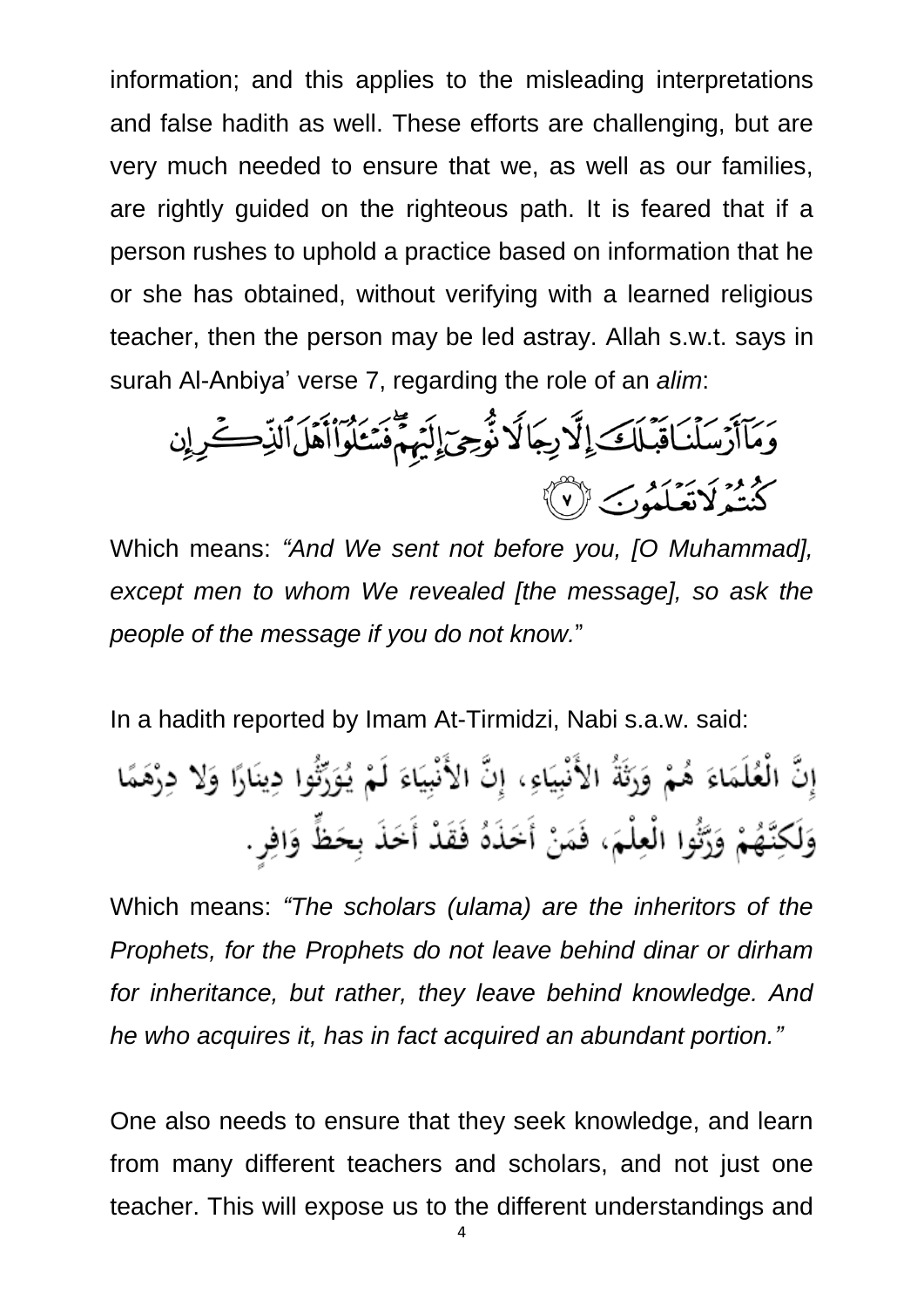thought processes, and at the same time help mature our thinking and spirituality as a seeker of knowledge. It was a tradition of the scholars to learn from various teachers. For example, Imam Al-Bukhari was reported to have studied from more than a thousand teachers. Besides that, we need to ensure that we are learning from teachers who display good character and good manners (*adab*), and that he or she practices what he or she preaches. A religious teacher must have a noble *akhlak*; he or she must instil in us the love for goodness and politeness, develop our wisdom, and help us to improve our relationship with Allah s.w.t. and the people around us. If we find that our teacher is the reverse, then we need to reassess our choice of teacher. How can we be a good person if the person who is guiding us does not act likewise?

## Beloved jemaah,

We must also be smart in choosing a teacher that is qualified and fulfils the guidelines of *syariah*. There are members of the community who are learning from teachers whose qualifications are unknown, and whose religious education background is unknown. Then there are deviant teachings, cloaked under the guise of *tasawuf* practices, to trick and gain followers, even stating that one does not need to perform the five daily prayers or any of the other religious obligations with the excuse that they have reached a high standing (*maqam*) in the sight of Allah. How can this be plausible when even Rasulullah s.a.w. who knows Allah best and has been promised paradise, would

5